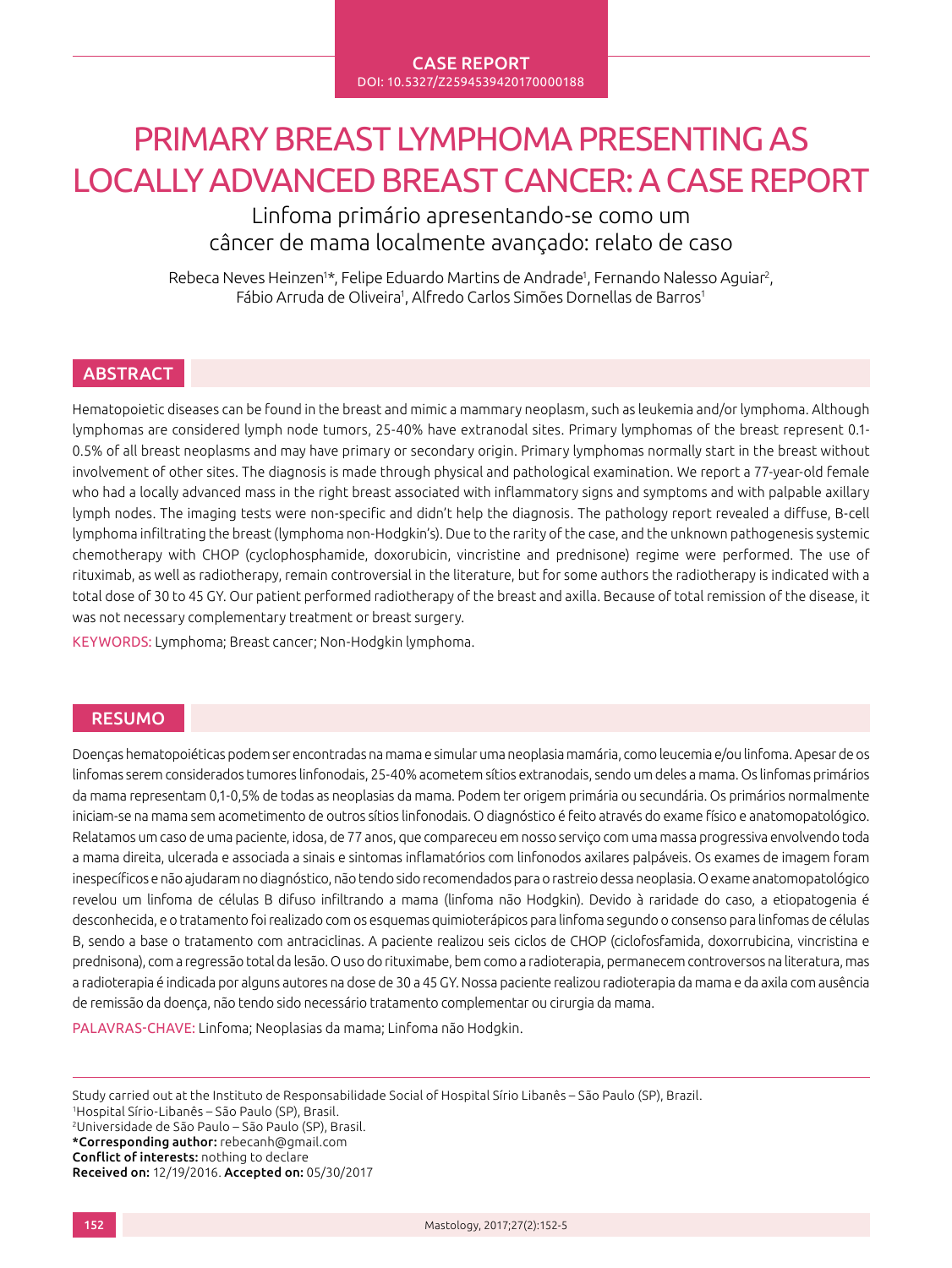#### **INTRODUCTION**

Hematopoietic diseases can be found in breast and mimic breast cancer, like leukemia and/or lymphoma. Although lymphomas are considered lymph node tumors, 25–40% involve extranodal sites. By definition, extranodal diseases refer to any lymph node involvement of the lymphatic system in other tissues, such as the central nervous system, Waldeywer ring, lungs, bones, skin and stomach<sup>1-3</sup>. We report a case of breast lymphoma presenting as a locally advanced breast cancer.

## **CASE DESCRIPTION**

We describe a 77-year-old female patient, without comorbidities. She was referred to our hospital due to a progressive lump growth in the right breast noticed four months before. The contralateral mammography (left breast) showed a category BI-RADS 2. The patient had no family history of cancer, except for an aunt who died of intestinal cancer. Physical examination revealed a large mass involving the entire right breast. The mass was ulcerated and associated with inflammatory signs and palpable ipsilateral axillary lymph node (cT4bN2) (Figure 1). Histopathologic investigation with core biopsy was performed. The pathology findings confirmed the diagnosis as diffuse B-cell lymphoma infiltrating the breast tissue (diffuse non-Hodgkin lymphoma) (Figure 2). The patient had a Karnofsky performance status of 90 and an ECOG 1. The treatment recommended was chemotherapy with six cycles of CHOP (cyclophosphamide, hydroxy doxorubicin, vincristine, Prednisone). A complete clinical response





Figure 2. Diffuse B-cell lymphoma.



Figure 1. Large mass involving the entire right breast. Figure 3. Resolution after chemotherapy.

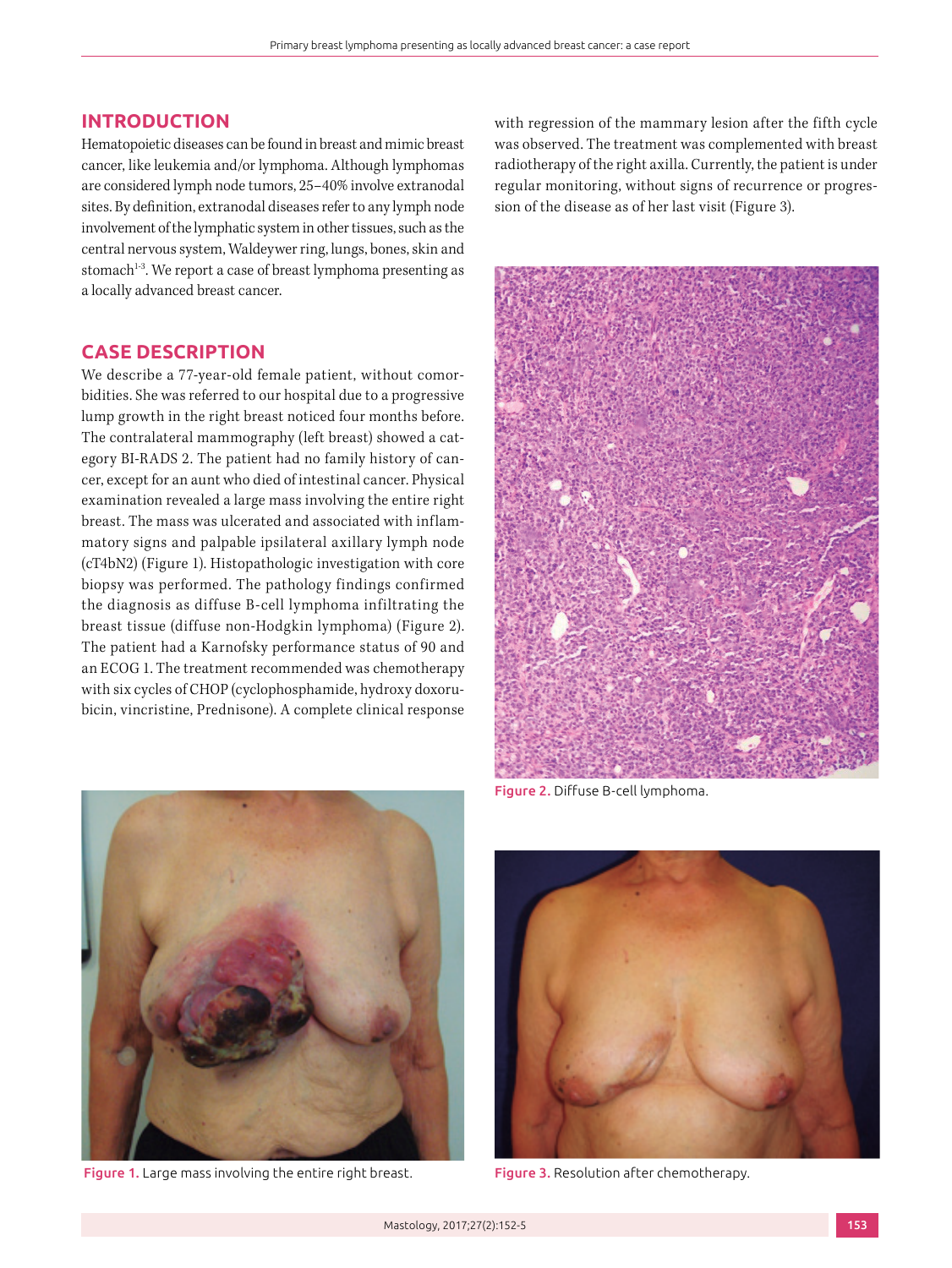#### **DISCUSSION**

Primary breast lymphomas are rare tumors, accounting for 0.85 to 2.20% of all extranodal lymphomas and 0.1 to 0.5% of all breast tumors. The World Health Organization (WHO) subdivides breast lymphomas into large cell lymphoma, Burkitt's lymphoma, and mucosa-associated lymphoid tissue (MALT) follicular lymphoma. Their origin may be primary or secondary and the distinction is often very difficult. The primary tumor is first manifested in the breast, without history or evidence of lymph node disease elsewhere, except in the ipsilateral axilla and supraclavicular lymph nodes. Primary breast lymphomas are usually B-cell non-Hodgkin lymphomas, but there are reports of some forms of T-cell lymphoma, common in Asia<sup>4,5</sup>. This pathology was first described in 1972 by Liao and Wiseman<sup>6</sup>. They proposed four diagnostic criteria that are still used:

- 1. Presence of lymphoma and breast tissue, very close anatomically.
- 2. Previous diagnosis of lymphoma.
- 3. Absence of another disseminated disease.
- 4. Lack of adequate and quality histopathological sample $1,2,6$ .

Due to its rarity, the natural history of the disease and pathogenesis remains unknown. As there are few reports of men with this involvement, some hypotheses suggest the role of sex hormones<sup>2</sup>. The natural history of breast lymphoma is known to be different from other extranodal lymphomas, due to its rapid progression and poor prognosis<sup>1</sup>. The diagnosis is made by clinical examination and pathology, and the disease usually occurs in women in their 50s or 60s<sup>4</sup>. The most common symptom is a lump or a palpable, unilateral and painless mass in the breast. Although rare, there are some reports of bilateral lymphomas<sup>7</sup>. Other diagnoses are made through incidental findings in mammography screening or computed tomography  $(CT)$  scans<sup>1,4</sup>. Less frequent symptoms are shrinking or papillary flow, thinning of the skin and swelling, simulating an inflammatory carcinoma and B symptoms (fever, weight loss and sweating), which are more common in patients with secondary origin $1,2,4$ . Aviv et al. showed that only 5% of 906 patients studied had B symptoms, and suggest that the absence of these symptoms may be because the vast majority of patients are pre-selected for diagnostic criteria2 . Imaging tests are nonspecific and do not provide a diagnosis. In mammography images, the lesion can be present as a circumscribed lesion<sup>5</sup> without calcifications or a desmoplastic reaction and on ultrasound, usually as a hypoechoic mass<sup>8,9</sup>. Glazebrook showed that half of all cases of breast lymphoma present an irregular mass with indistinct margins, a third circumscribed margin, four cases of breast asymmetry, and one case as an architectural distortion<sup>4</sup>. According to Domchek et al., a mammogram does not increase its detection rate<sup>10</sup>. Although there are few reports, magnetic resonance imaging (MRI) appears to have a role in establishing the extent of disease and response to therapy. Positron emission tomography (PET/CT) proved to be a good test for staging lymphoma, with sensitivity and specificity close to 100%. This technique is useful for evaluating therapeutic response, demonstrating residual metabolic activity of the tumor and areas of necrosis and fibrosis. It may be useful in female patients with dense breasts where mammography shows a dark mass<sup>1,4</sup>. The patient is classified in stages for diagnostic criteria based on the staging for lymphomas (Ann Arbor classification). The Ann Arbor staging system is indicated by the tumor localization. Breast lymphoma comprises only stage I and II. This means that, when only one extra lymphatic site is involved, stage IE is indicated, or when lymph nodes with local extension extra lymphatic on the same side of the diaphragm are involved stage IIE is indicated. The letter E is used when the disease is extranodal. The distinction in staging is important because it entails a difference of 5 years survival, with a survival rate of 78-83% in the IE stage against 20–57% in stage IIE. Prognostic factors: Ann Arbor stage greater than IE, increased lactate dehydrogenase (DHL) and, according to some authors, tumor size greater than  $4-5$  cm<sup>2</sup>. As a rare condition, most of the processing is carried out on the basis of trials to diffuse B-cell lymphomas, the main system based on treatments with anthracycline, the most common being the CHOP regimen (cyclophosphamide, hydroxy doxorubicin, vincristine, Prednisone). A few studies show that adding rituximab improves the effectiveness of treatment, therefore many authors recommend its use with a view to a greater chance of eradicating lymphoma and decreasing disease recurrence. Hosein et al. showed no impact on survival levels with rituximab<sup>2,4,5</sup>. The role of radiotherapy is still controversial, but it is believed that it has a positive impact on the outcome. Most patients receiving radiation dose of 30 to 45 Gy. Jennings et al., in a meta-analysis, demonstrated that radical surgery has no benefit for this disease and should be performed only for diagnosis<sup>6</sup>.

#### **REFERENCES**

- 1. Bertagna F, Orlando E, Bosio G, Biasiotto G, Dognini L, Giubbini R. Primarybreast non-Hodgkin lymphoma. A report of an unusual case. Nucl Med Rev Cent EastEur. 2012;15(2):149-52.
- 2. Aviv A, Tadmor T, Polliack A. Primary diffuse large B-cell lymphoma of thebreast: looking at pathogenesis, clinical issues and therapeutic options. Ann Oncol.2013;24(9):2236-44.
- 3. Glazebrook KN, Zingula S, Jones KN, Fazzio RT. Breast imaging findings inhematological malignancies. Insights Imaging. 2014;5(6):715-22.
- 4. Hosein PJ, Maragulia JC, Salzberg MP, Press OW, Habermann TM, Vose JM, etal. A multicenter study of primary breast diffuse large B-cell lymphoma in the rituximab era. Br J Haematol. 2014;165(3):358-63.